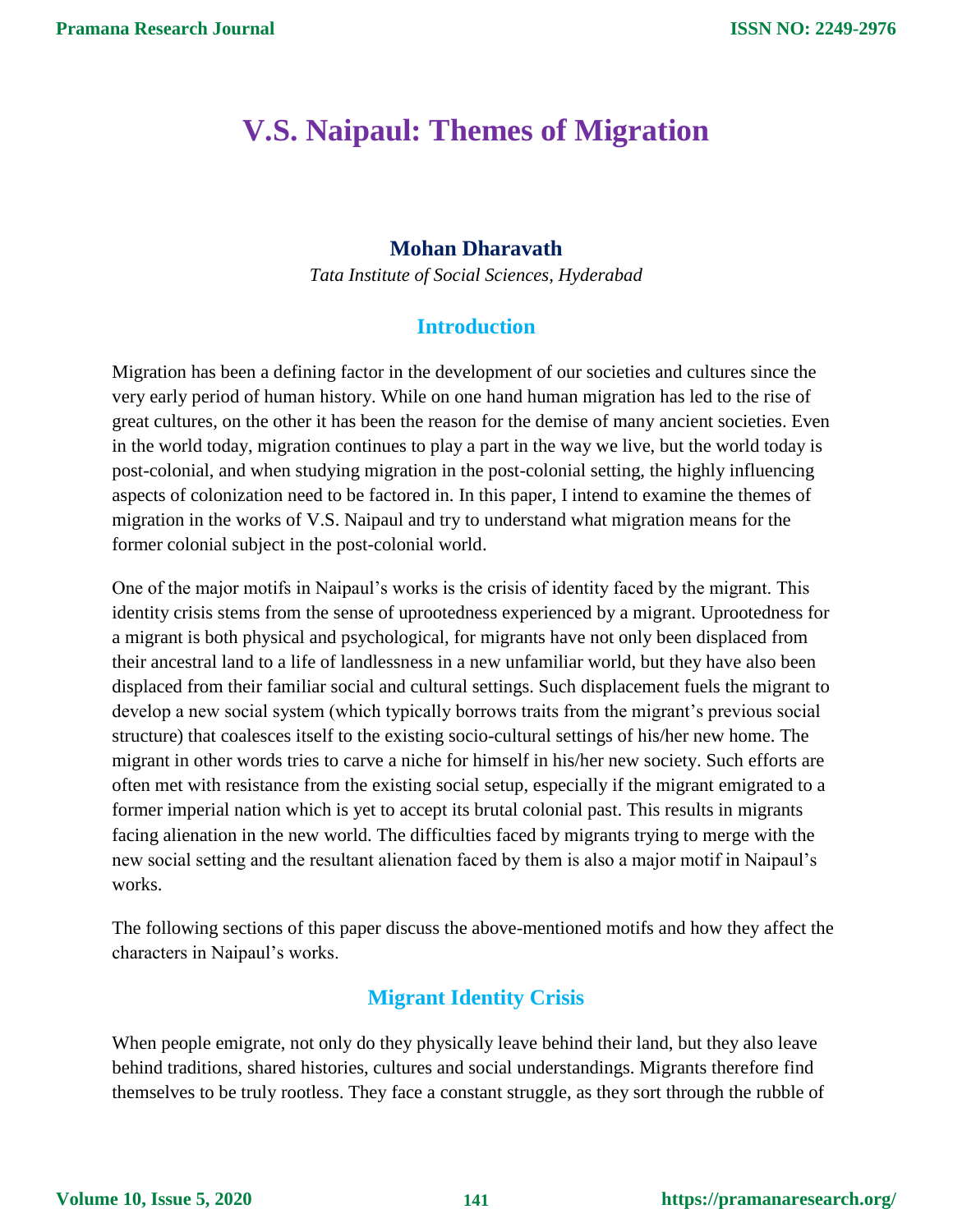their heritage and try to construct a new social identity. As migrants go about building their new identities, they also have to undergo the trouble of identifying which heritage to choose from to construct their new identities, for a migrant has a residual heritage that he/she shares with his former home and also has a new heritage to adopt from his new home. How a balance between these heritages is struck is a great migrant dilemma. A migrant is thus stuck between two different heritages, and this only adds to the sense of rootlessness. A good example of a migrant adopting a new tradition to fit in to the new social setting is given by the actor/comedian Russell Peters in his stand-up routines. Peters takes the example of his father, who moved from India to Canada when Peters was a kid. Peters' father believed that to mingle with the Canadian populace, his family must organize and participate in activities that he understands to be typically Canadian. Peters' father, who had seen social gatherings around backyard barbeques in Canada, organizes one to mix in. He also adopts the tradition of Halloween so that his family does not stand apart in his adopted home. Peters states that while on one hand he grew with South-Asian migrant values, on the other he participated in traditional Canadian social activities as his family tried to blend in.

While migrants face the emotional turmoil of uprootedness, they along with it may also face the physical turmoil of landlessness. Landlessness, or being without a house, in a foreign land, is a theme Naipaul touches often in his works. In Naipaul's seminal work, A House for Mr. Biswas, the uprootedness felt by the central character, Mohun Biswas, is based on his state of landlessness. Biswas feels that any settlement of his soul solely depends on him being able to acquire a house that he can call his own. Biswas sees landlessness as the core of his migrant problems. He states that he has always felt like a stranger since he was a small boy. This is because he moved from the house of one stranger to another. The alienation that had settled in was only removed when Biswas acquired his own place. How important this was is evident from the following statement from the novel.

…he was struck again and again by the wonder of being in his own house, the audacity of it: to walk in through his own front gate, to bar entry to whoever he wished, to close his doors and windows every night, to hear no noises except those of his family, to wander freely from room to room and about his yard, instead of being condemned, as before, to retire the moment he got home to the crowded room in one or the other of Mrs Tulsi's houses, crowded with Shama's sisters, their husbands, their children. As a boy he had moved from one house of strangers to another; and since his marriage he felt he had lived nowhere but in the houses of the Tulsis, at Hanuman House in Arwacas, in the decaying wooden house at Shorthills, in the clumsy concrete house in Port of Spain. And now at the end he found himself in his own house, on his own half-lot of land, his own portion of the earth. That he should have been responsible for this seemed to him, in these last months, stupendous. (2)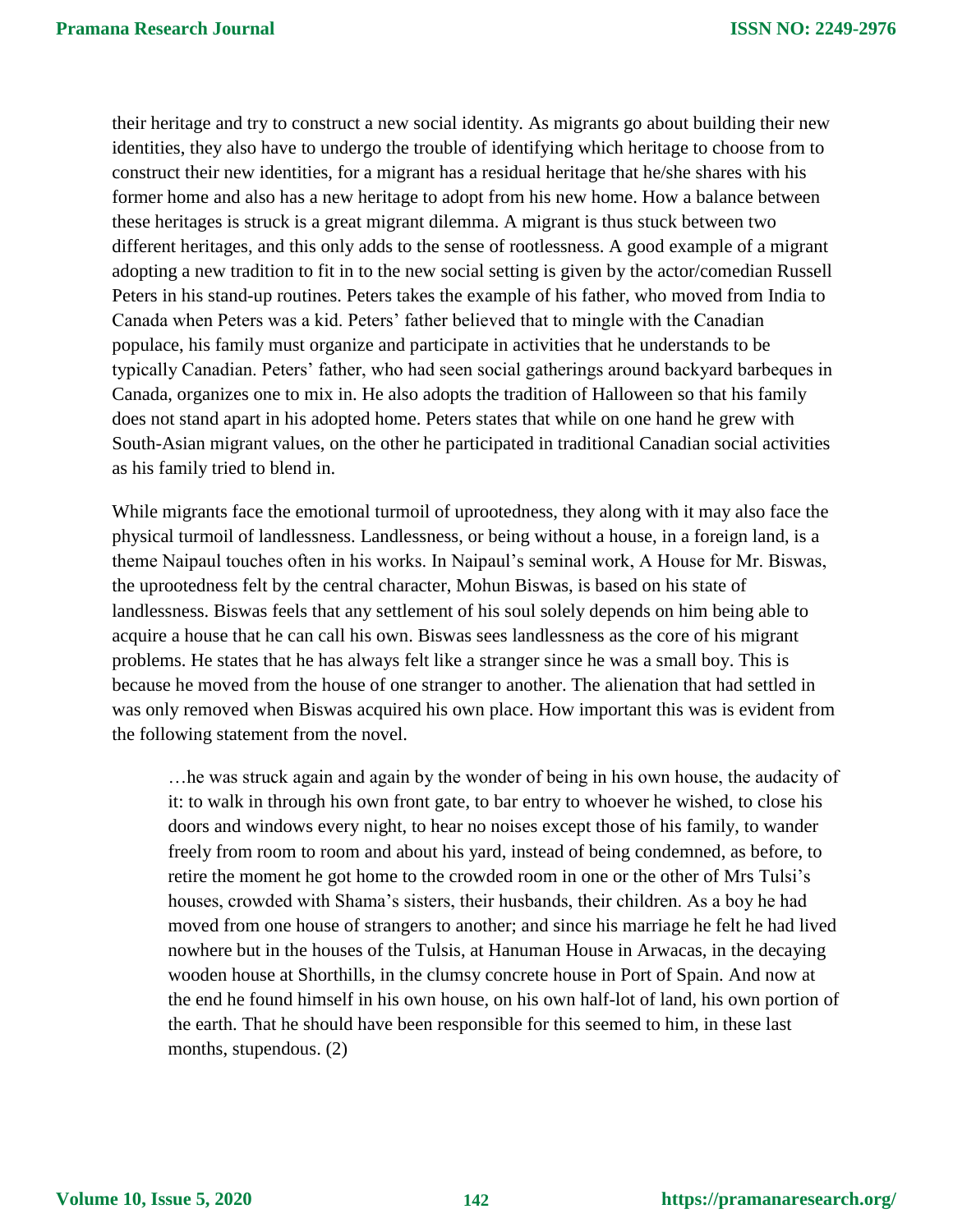A similar crisis is also portrayed in Naipaul's 'A Bend in the River'. Although based in a very different part of the world, (while 'A House for Mr. Biswas' is set in Trinidad and Tobago, 'A Bend in the River' is set in Africa). the turmoil that the central characters undergo are very similar. Salim, the central figure, is an individual of Indian descent living in Africa. This is during a period after the withdrawal of the colonial forces from the African continent. In this novel, the African public is just recovering from the colonial onslaught on their bodies and minds. Left without their former identities, the public is trying to build a comprehensible social structure, a structure that returns African lives to some sort of normalcy. Caught in this revamp of the social order, is Salim. He himself is a man trying to find his place in the social structure. Throughout his quest for identity, Salim is reminded that he is not an African man, but an outsider. Although Salim works with the African community, and also comes to their aid when possible, he does not manage to become a part of their communal structure. When the power shifts hands in Africa, his disassociation from the African people is very evident. Salim who had acquired a business and property in Africa, loses it during the power shift. Salim, because he is considered and outsider, is not deemed to be eligible for stake in Africa's wealth. His property is confiscated and redistributed among the native African people. Salim's life lies uprooted in his adopted home, and subsequently he is asked to move out of the continent if he wishes to not face any potential backlash.

The postcolonial identity crisis also plays out in the lives of native African's in 'A Bend in the River'. After the colonial powers leave, they leave Africa in ruins. Colonialism ravages Africa, for it succeeds in dismantling all traditional social and cultural systems. Africa, in the effort to form a new social structure, ends up in conflict over what identity must prevail. The powerful tribes try to annihilate the identity their not-so-powerful compatriot tribes. The struggle is such that many conflicts of varying identities lead to massacres and pillages as Africa plunges into the heart of postcolonial darkness, a darkness engendered by imperialism, a darkness from which the continent is still emerging in the new millennium.

In trying to develop a comprehensive understanding of the uprootedness faced by migrants, it is important to look at how the evolution of post-colonial neo-capitalism has defined the life of the migrant. In a 2005 paper, Silverstein states that "migration represented the ultimate violence of capitalist accumulation inflicted upon the poorest populations "up-rooted" from their lifestyles and displaced from their homes. As such, rather than the calculating laborer, the migrant was recategorized as the uprooted victim, an equally racialized and gendered subjectivity that contrasted with the "rooted" members of reified cultures turned citizens of modern nation-states" (Silverstein, 2005).

In addition, Silverstein borrows from the Marxist theories of Nikolinakos and states that:

migration emerged primarily within the context of an internationalization of late capitalism and a burgeoning dependency relation between center and periphery. Ongoing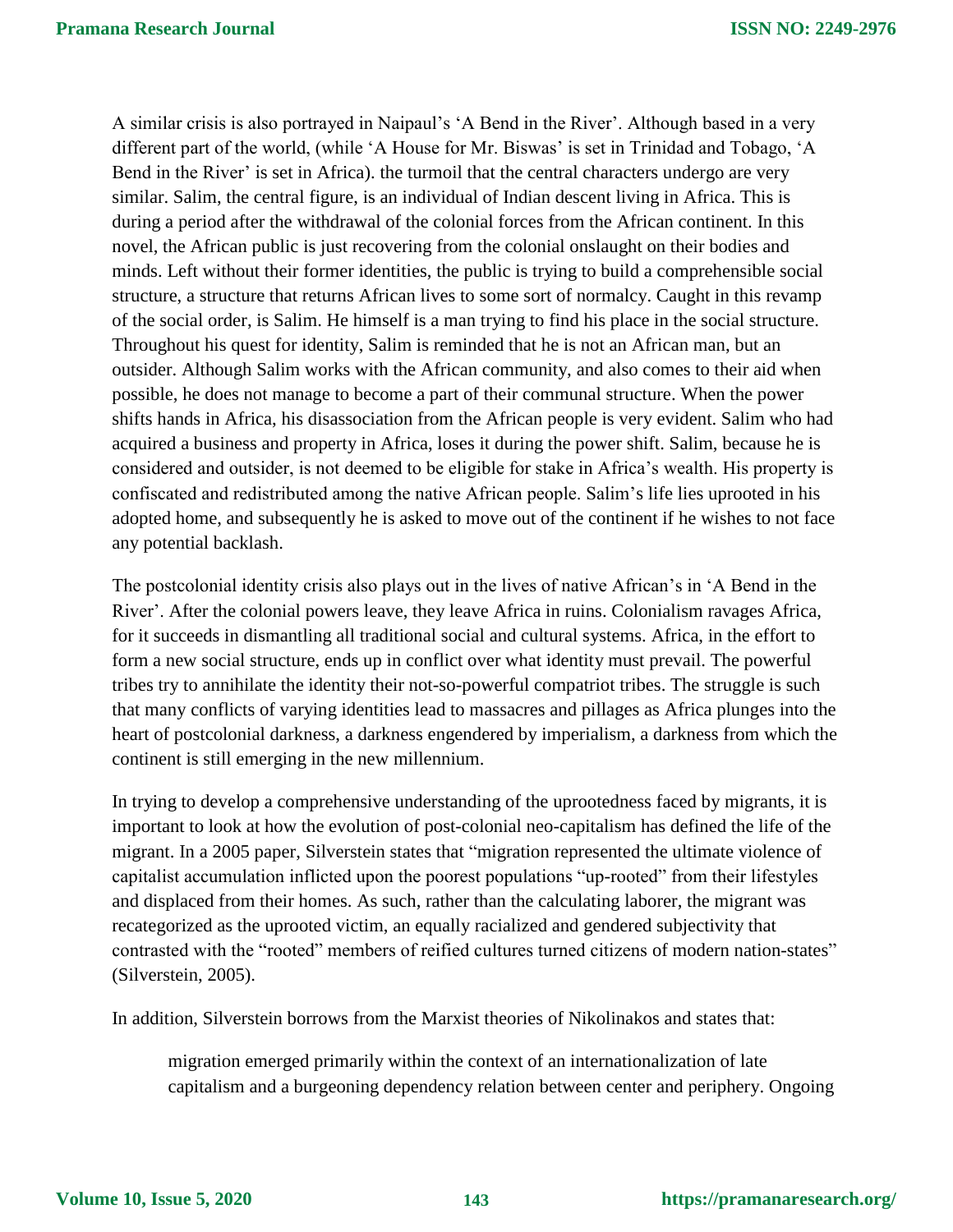imperialism fostered the importation of temporary, cheap labor to the metropole, which ensured the internal disunity of the working class, and, most importantly, stabilized the regime of capital accumulation through the maintenance of an industrial reserve army of cheap, renewable labor. (Silverstein, 2005)

The displacement of people to fulfil the needs of cheap labour, and the resultant uprootedness of the migrant labour can be seen as a theme in Naipaul's works. In his work 'In a Free State' the character of Santosh encounters similar conditions when he is forced to move to the United States leaving his world behind in Bombay. Santosh struggles to survive on his meager allowances whilst living in a cupboard at his employer's place in Washington. He also finds it difficult to cope with the capitalistic society which looks at him as an outsider, a person who does not belong (although he is an integral part of the labour force). In Bombay, although Santosh worked as a domestic help for cheap, he did not feel forlorn and alienated, for Bombay provided him a support structure. This structure largely included other domestic helps (including drivers and gardeners) who would gather after their work and share issues of their daily lives. While in Bombay Santosh felt that he was among equals, in Washington he feels looked down upon. His statement to his employer sums up his migrant experience: "O sahib, but they can just look at me and see I am dirt" (28).

### **Alienation in the Life of Migrants**

With uprootedness and an unclear sense of identity comes the feeling of not being at home. Add to this the fact that the world around you looks at you as an outsider, and a complete sense of alienation sets in. Alienation in this sense is the feeling of having lost your religion, culture, and even your social ground. Migrants also have to typically deal with poverty while already facing identity crisis and socio-cultural alienation.

In Naipaul's works, migrant alienation has a big role in the development of characters. Characters like Mohan Biswas (*A House for Mr. Biswas*) and Ganesh Ramsumair (*The Mystic Masseur*) tackle their sense of alienation as they evolve a modified migrant identity. In the process of developing their identities, the characters dextrously work with their adopted social systems and try to emerge as individuals not alien to the system. Working with the system involves not just adopting values and ideals from the system, but also involves giving up certain aspects of their old social and cultural values. Forgoing old values entail changes both small and large (in their developing but still nascent migrant individual identities). The characters typically emerge stronger in Naipaul's novels after they have constructed their new identities. Naipaul, in other words, uses alienation as a stepping stone to identity and character development.

Characters in Naipaul's novels are not weak, and more often than not they are individuals with a good understanding of their social surroundings. The modifications they make to their life, are therefore well thought out, for they understand what changes shall help them cope in the alien world they inhabit. Ganesh for example observes that changing your name helps you move up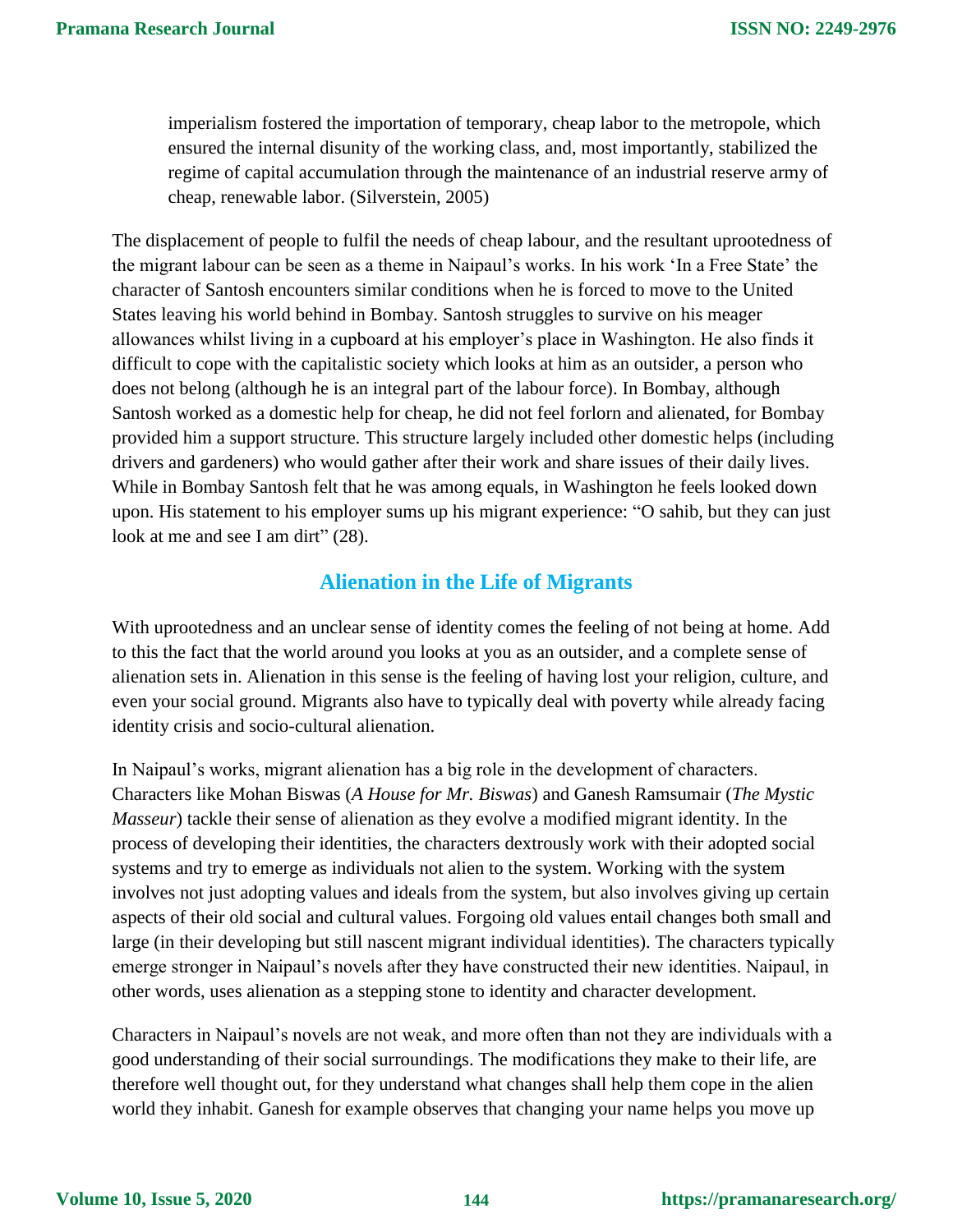the social ladder, and in his case, it does. Intelligent choices do not always bear the desired fruit though, for life in Naipaul's works is realistic and not a romanticised ideal. For Salim from 'A Bend in the River' this is the case. Salim in his quest for recognition aligns himself with the powerful new government, hoping that the right connections will help him move from the label of a migrant to that of a native. Things do not pan out as Salim expects though. The government in their effort to move away from colonial practices, snatches away Salim's land and possessions. They are subsequently redistributed among the native populace, and Salim is forced to flee the country.

For Mohan Biswas, the route to finding a respectable identity is the most complex. He has to move away from the complex Hindu-Brahminical setup of his wife's family (the Tulsis) in order to overcome the alienation he faces. He has to, in other words, move away from an established social setup, a setup he feels is forcing him to adhere to an alien identity, and in the process is emotionally strangulating him. The salvation for Biswas comes in the form of acquiring a new house. Here he is free to develop a new identity for himself and his family, away from the social bonds that the Tulsis imposed on him.

Naipaul's characters are also a reflection of the statelessness that Naipaul himself faced. The quest of his characters to overcome alienation and develop a new identity are a reflection of Naipaul's personal experiences.

…the condition of the dislocated and dispossessed is especially poignant and complicated because they cannot find a "home" of their own. VS. Naipaul himself experienced, and repeatedly described in his fiction, this particular urge. Throughout his life he has desired a place to identify with. From genealogical mining, especially in his homeland (the Caribbean), through the quest for his cultural roots (India), and finally to his place of education (England) — he has attempted to search for his own identity. Being an Indian by ancestry, a Trinidadian by birth, and an Englishman by education, V.S. Naipaul possesses a multi-cultural background. As a colonial, he has always needed to locate his place in the world through writing. Prolific and critical in both fiction and nonfiction, he presents colonial anxieties in his quest for self-identity. (Leela, 35)

In addition to the personal experiences that Naipaul brings to his works, he also brings experiences of migration that he acquired in his travels. (For example, 'In a Free State' is based on Naipaul's experiences on his travel to Africa). These vast experiences of migration allow Naipaul to build characters who are vary varied from one another. The experience of migration of each character in his works are therefore unique. Naipaul is able to show how migration works differently for each character depending on the character's specific social, cultural and economic backgrounds. Not only do the characters experience migration differently, but they also resolve their migration related crises differently. Naipaul is able to show how the reason for migration is different for each individual, and also how the expectations of migration are varied. How class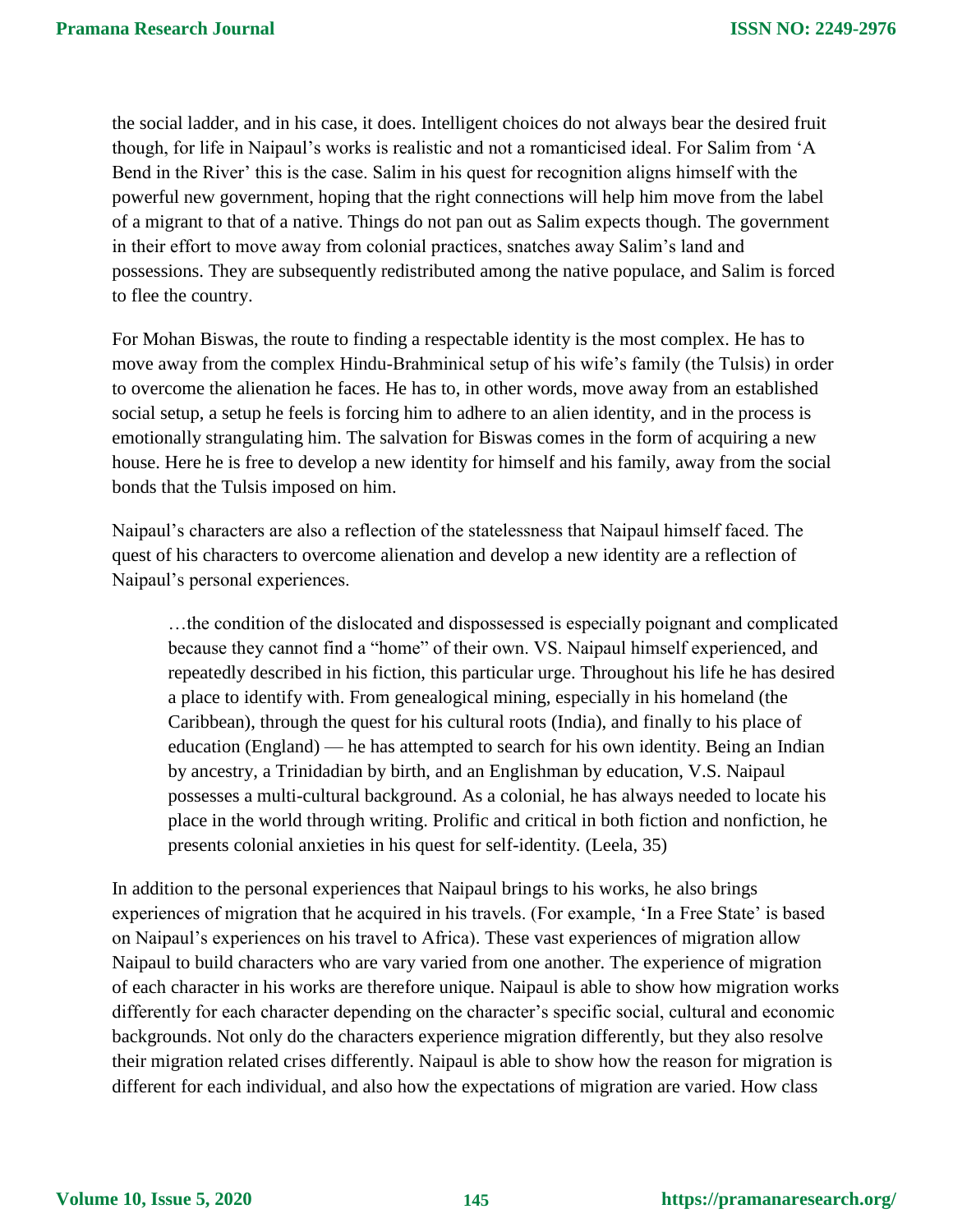has a major role to play in migrant identities and migrant expectations is also something that Naipaul portrays well. The following example from 'In a Free State' explains this point well. In the first story in this collection, Santosh is a domestic help, who works for an employer who is a government servant. When his employer is transferred to Washington from Bombay on government duty, Santosh accompanies his employer. This is where the issue of class becomes very vivid and clear. While the government servant is busy putting his best face in front of the American public, for he believes that he represents India, and any flaw in his character will be a blot on India's image. Santosh on the other hand is busy trying to come to terms with the new life. The new life for Santosh is that of financial hardship, social dis-acceptance and emotional turmoil. He is also left to stay in a cupboard with all his belongings. (When his employer finds out that Santosh is staying in a cupboard, he feels not for Santosh, but for how an Indian staying in a cupboard would hamper the country's image). His employer also tries to make his home look presentable, and decorates it in aesthetics of an elite Indian. Santosh does not find this to be any similar to home, and remains distant from it.

"My employer was a man of taste and he soon had the apartment looking like something in a magazine, with books and Indian paintings and Indian fabrics and pieces of sculpture and bronze statues of our gods. I was careful to take no delight in it. It was of course very pretty, especially with the view. But the view remained foreign and I never felt that the apartment was real, like the shabby old Bombay chambers with the cane chairs, or that it had anything to do with me" (74).

Santosh craves for the old Bombay atmosphere because he finds it to be more real and relatable. This episode shows the distinctions based on class lines, even among migrants. While Santosh is facing hardships which are related to his daily survival, his employer has completely unrelated concerns.

## **Conclusion**

To conclude, Naipaul shows varied perspectives of migration through the eyes of individuals who come from different classes and socio-cultural structures, but each experience is presented in his works with a touch of post-colonial reality. This makes his works a magnum-opus for understanding, examining, and deconstructing migrant experiences.